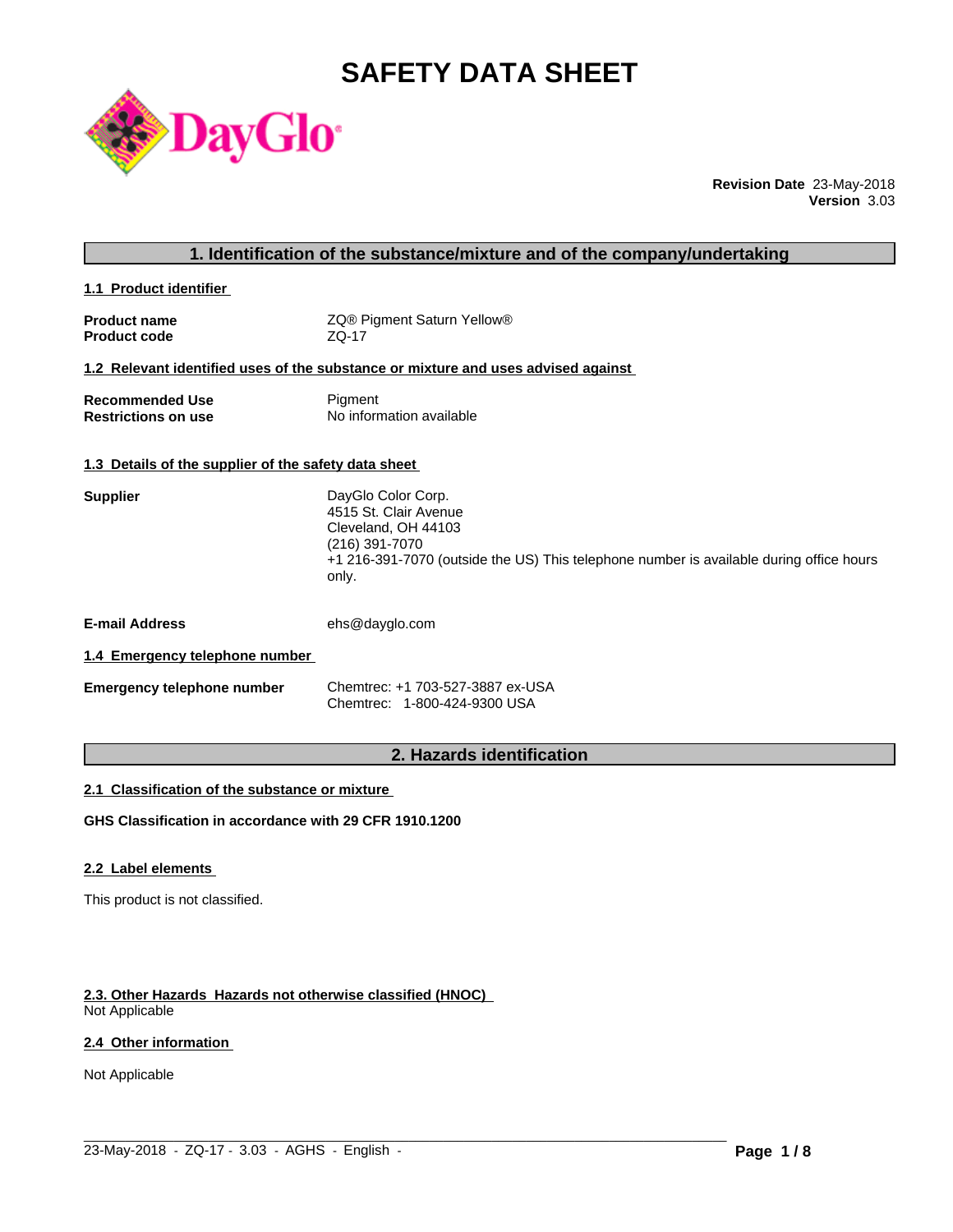**Unknown Acute Toxicity**  $\lt$  1% of the mixture consists of ingredient(s) of unknown toxicity

 $\overline{\phantom{a}}$  ,  $\overline{\phantom{a}}$  ,  $\overline{\phantom{a}}$  ,  $\overline{\phantom{a}}$  ,  $\overline{\phantom{a}}$  ,  $\overline{\phantom{a}}$  ,  $\overline{\phantom{a}}$  ,  $\overline{\phantom{a}}$  ,  $\overline{\phantom{a}}$  ,  $\overline{\phantom{a}}$  ,  $\overline{\phantom{a}}$  ,  $\overline{\phantom{a}}$  ,  $\overline{\phantom{a}}$  ,  $\overline{\phantom{a}}$  ,  $\overline{\phantom{a}}$  ,  $\overline{\phantom{a}}$ 

# **3. Composition/Information on Ingredients**

#### **Substance Mixture**

This material is not considered hazardous by the OSHA Hazard Communication Standard (29 CFR 1910.1200).

The exact percentage (concentration) of composition has been withheld as a trade secret.

|                                                                    | 4. First aid measures                                                                                                                                                                                                   |  |  |  |
|--------------------------------------------------------------------|-------------------------------------------------------------------------------------------------------------------------------------------------------------------------------------------------------------------------|--|--|--|
| 4.1 Description of first-aid measures                              |                                                                                                                                                                                                                         |  |  |  |
| <b>General advice</b>                                              | No information available.                                                                                                                                                                                               |  |  |  |
| Eye contact                                                        | Immediately flush with plenty of water. After initial flushing, remove any contact lenses and<br>continue flushing for at least 15 minutes. Keep eye wide open while rinsing. If symptoms<br>persist, call a physician. |  |  |  |
| <b>Skin contact</b>                                                | Immediate medical attention is not required. Wash off with soap and water.                                                                                                                                              |  |  |  |
| <b>Inhalation</b>                                                  | Immediate medical attention is not required. Move to fresh air.                                                                                                                                                         |  |  |  |
| Ingestion                                                          | Do NOT induce vomiting. Drink plenty of water. Consult a physician.                                                                                                                                                     |  |  |  |
|                                                                    | 4.2 Most important symptoms and effects, both acute and delayed                                                                                                                                                         |  |  |  |
| <b>Symptoms</b>                                                    | See Section 2.2, Label Elements and/or Section 11, Toxicological effects.                                                                                                                                               |  |  |  |
|                                                                    | 4.3 Indication of any immediate medical attention and special treatment needed                                                                                                                                          |  |  |  |
| Notes to physician                                                 | Treat symptomatically.                                                                                                                                                                                                  |  |  |  |
|                                                                    | 5. Fire-Fighting Measures                                                                                                                                                                                               |  |  |  |
| 5.1 Extinguishing media                                            |                                                                                                                                                                                                                         |  |  |  |
| Suitable extinguishing media                                       | Use extinguishing measures that are appropriate to local circumstances and the surrounding environment.                                                                                                                 |  |  |  |
| <b>Unsuitable Extinguishing Media</b>                              | None.                                                                                                                                                                                                                   |  |  |  |
| 5.2 Special hazards arising from the substance or mixture          |                                                                                                                                                                                                                         |  |  |  |
| <b>Special Hazard</b><br>None known based on information supplied. |                                                                                                                                                                                                                         |  |  |  |

**Hazardous Combustion Products** Carbon oxides. Nitrogen oxides (NOx).

#### **Explosion Data**

**Sensitivity to Mechanical Impact** None. **Sensitivity to Static Discharge** Fine dust dispersed in air, in sufficient concentrations, and in the presence of an ignition source is a potential dust explosion hazard.

#### **5.3 Advice for firefighters**

As in any fire, wear self-contained breathing apparatus pressure-demand, MSHA/NIOSH (approved or equivalent) and full protective gear.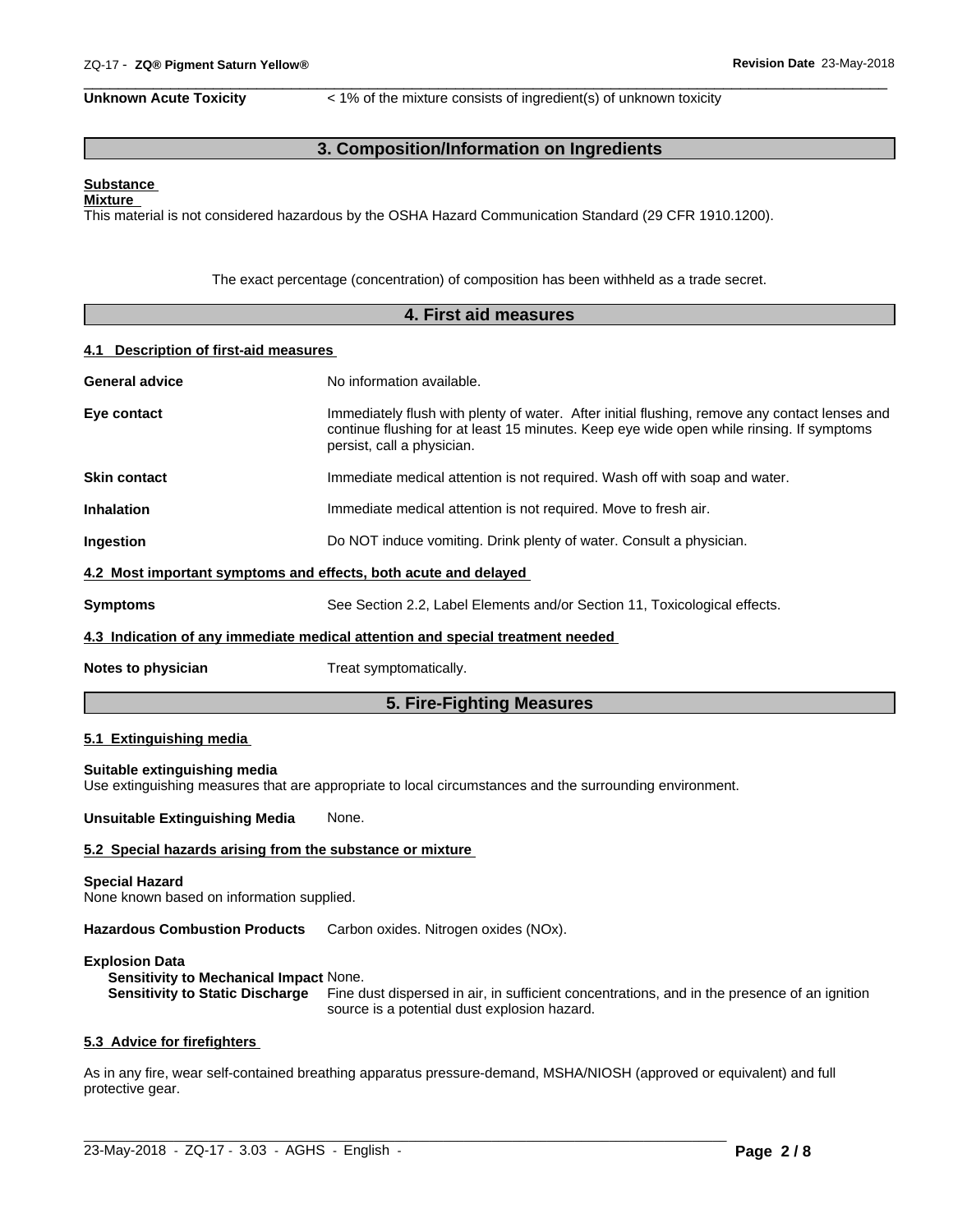# **6. Accidental Release Measures**

 $\overline{\phantom{a}}$  ,  $\overline{\phantom{a}}$  ,  $\overline{\phantom{a}}$  ,  $\overline{\phantom{a}}$  ,  $\overline{\phantom{a}}$  ,  $\overline{\phantom{a}}$  ,  $\overline{\phantom{a}}$  ,  $\overline{\phantom{a}}$  ,  $\overline{\phantom{a}}$  ,  $\overline{\phantom{a}}$  ,  $\overline{\phantom{a}}$  ,  $\overline{\phantom{a}}$  ,  $\overline{\phantom{a}}$  ,  $\overline{\phantom{a}}$  ,  $\overline{\phantom{a}}$  ,  $\overline{\phantom{a}}$ 

# **6.1 Personal precautions, protective equipment and emergency procedures**

Ensure adequate ventilation, especially in confined areas. Use personal protective equipment.

#### **6.2 Environmental precautions**

Dust deposits should not be allowed to accumulate on surfaces as these may form an explosive mixture if they are released into the atmosphere in sufficient concentration. Avoid dispersal of dust in the air (i.e., cleaning dusty surfaces with compressed air). Nonsparking tools should be used. Prevent product from entering drains. See Section 12 for additional Ecological information.

#### **6.3 Methods and materials for containment and cleaning up**

| Avoid dust formation. Take precautionary measures against static discharges. Do not dry<br>Methods for cleaning up                                                                                                                                                                           |
|----------------------------------------------------------------------------------------------------------------------------------------------------------------------------------------------------------------------------------------------------------------------------------------------|
| sweep dust. Wet dust with water before sweeping or use a vacuum to collect dust. Use<br>personal protective equipment. Take up mechanically and collect in suitable container for<br>disposal. Prevent product from entering drains. Keep in suitable and closed containers for<br>disposal. |

# **7. Handling and storage**

#### **7.1 Precautions for safe handling**

| Advice on safe handling                                          | Avoid dust formation. Take precautionary measures against static discharges. Fine dust<br>dispersed in air may ignite. Wear personal protective equipment. |
|------------------------------------------------------------------|------------------------------------------------------------------------------------------------------------------------------------------------------------|
| <b>Hygiene measures</b>                                          | Handle in accordance with good industrial hygiene and safety practice.                                                                                     |
| 7.2 Conditions for safe storage, including any incompatibilities |                                                                                                                                                            |
| <b>Storage Conditions</b>                                        | Keep tightly closed in a dry and cool place.                                                                                                               |
| <b>Materials to Avoid</b>                                        | No materials to be especially mentioned.                                                                                                                   |
|                                                                  |                                                                                                                                                            |

# **8. Exposure controls/personal protection**

### **8.1 Exposure Guidelines**

#### **8.2 Appropriate engineering controls**

**Engineering Measures** Showers

Eyewash stations Ventilation systems.

#### **8.3 Individual protection measures, such as personal protective equipment**

| <b>Eye/Face Protection</b>    | Safety glasses with side-shields.                                                                              |
|-------------------------------|----------------------------------------------------------------------------------------------------------------|
| Skin and body protection      | Wear chemical resistant footwear and clothing such as gloves, an apron or a whole body<br>suit as appropriate. |
| <b>Respiratory protection</b> | . NIOSH/MSHA approved respiratory protection should be worn if exposure is anticipated.                        |
| <b>Hygiene measures</b>       | See section 7 for more information                                                                             |

 $\_$  ,  $\_$  ,  $\_$  ,  $\_$  ,  $\_$  ,  $\_$  ,  $\_$  ,  $\_$  ,  $\_$  ,  $\_$  ,  $\_$  ,  $\_$  ,  $\_$  ,  $\_$  ,  $\_$  ,  $\_$  ,  $\_$  ,  $\_$  ,  $\_$  ,  $\_$  ,  $\_$  ,  $\_$  ,  $\_$  ,  $\_$  ,  $\_$  ,  $\_$  ,  $\_$  ,  $\_$  ,  $\_$  ,  $\_$  ,  $\_$  ,  $\_$  ,  $\_$  ,  $\_$  ,  $\_$  ,  $\_$  ,  $\_$  ,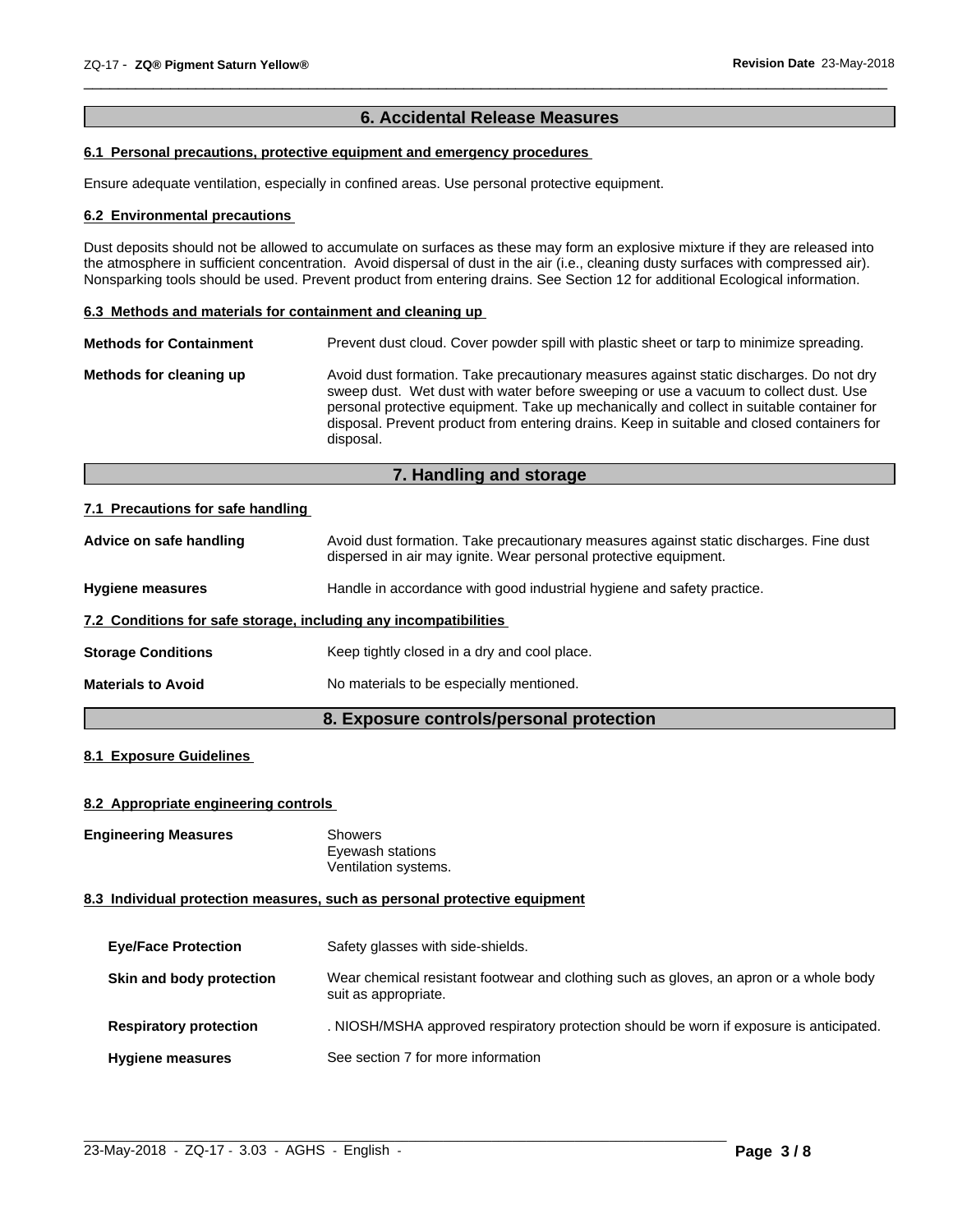# **9. Physical and chemical properties**

 $\overline{\phantom{a}}$  ,  $\overline{\phantom{a}}$  ,  $\overline{\phantom{a}}$  ,  $\overline{\phantom{a}}$  ,  $\overline{\phantom{a}}$  ,  $\overline{\phantom{a}}$  ,  $\overline{\phantom{a}}$  ,  $\overline{\phantom{a}}$  ,  $\overline{\phantom{a}}$  ,  $\overline{\phantom{a}}$  ,  $\overline{\phantom{a}}$  ,  $\overline{\phantom{a}}$  ,  $\overline{\phantom{a}}$  ,  $\overline{\phantom{a}}$  ,  $\overline{\phantom{a}}$  ,  $\overline{\phantom{a}}$ 

### **9.1 Information on basic physical and chemical properties**

| <b>Physical state</b>                          | Solid                                 |                                                      |                          |
|------------------------------------------------|---------------------------------------|------------------------------------------------------|--------------------------|
| Appearance                                     | Powder                                | <b>Color</b>                                         | Yellow                   |
| Odor                                           | Mild                                  | <b>Odor Threshold</b>                                | No information available |
| <b>Property</b>                                | <b>Values</b>                         | Remarks • Methods                                    |                          |
| рH                                             | Not Applicable                        |                                                      |                          |
| Melting/freezing point                         | 120 °C / 248 °F                       |                                                      |                          |
| <b>Boiling point/boiling range</b>             | Not applicable                        | No information available                             |                          |
| <b>Flash Point</b>                             | Not Applicable                        | No information available                             |                          |
| <b>Evaporation rate</b>                        | Not Applicable                        | No information available                             |                          |
| Flammability (solid, gas)                      |                                       | No information available                             |                          |
| <b>Flammability Limits in Air</b>              |                                       |                                                      |                          |
| upper flammability limit                       |                                       | No information available                             |                          |
| lower flammability limit                       |                                       | No information available                             |                          |
| Vapor pressure                                 |                                       | No information available                             |                          |
| Vapor density                                  |                                       | No information available                             |                          |
| <b>Specific Gravity</b>                        | 1.2                                   |                                                      |                          |
| <b>Water solubility</b>                        | Insoluble in water                    |                                                      |                          |
| Solubility in other solvents                   |                                       | No information available                             |                          |
| <b>Partition coefficient</b>                   |                                       | No information available                             |                          |
| <b>Autoignition temperature</b>                |                                       | No information available                             |                          |
| <b>Decomposition temperature</b>               |                                       | No information available<br>No information available |                          |
| <b>Viscosity, kinematic</b>                    |                                       | No information available                             |                          |
| Viscosity, dynamic                             |                                       |                                                      |                          |
| <b>Explosive properties</b>                    | Fine dust dispersed in air may ignite |                                                      |                          |
| <b>Oxidizing Properties</b>                    |                                       | No information available                             |                          |
| $A \wedge A$ and $A \wedge B$ and $A \wedge B$ |                                       |                                                      |                          |

#### **9.2 Other information Volatile organic compounds (VOC)** None **content**

# **10. Stability and Reactivity**

#### **10.1 Reactivity**

No dangerous reaction known under conditions of normal use

# **10.2 Chemical stability**

Stable

#### **10.3 Possibility of hazardous reactions**

None under normal processing.

#### **10.4 Conditions to Avoid**

Dust formation. Take precautionary measures against static discharges.

#### **10.5 Incompatible Materials**

None known based on information supplied.

#### **10.6 Hazardous Decomposition Products**

None known based on information supplied.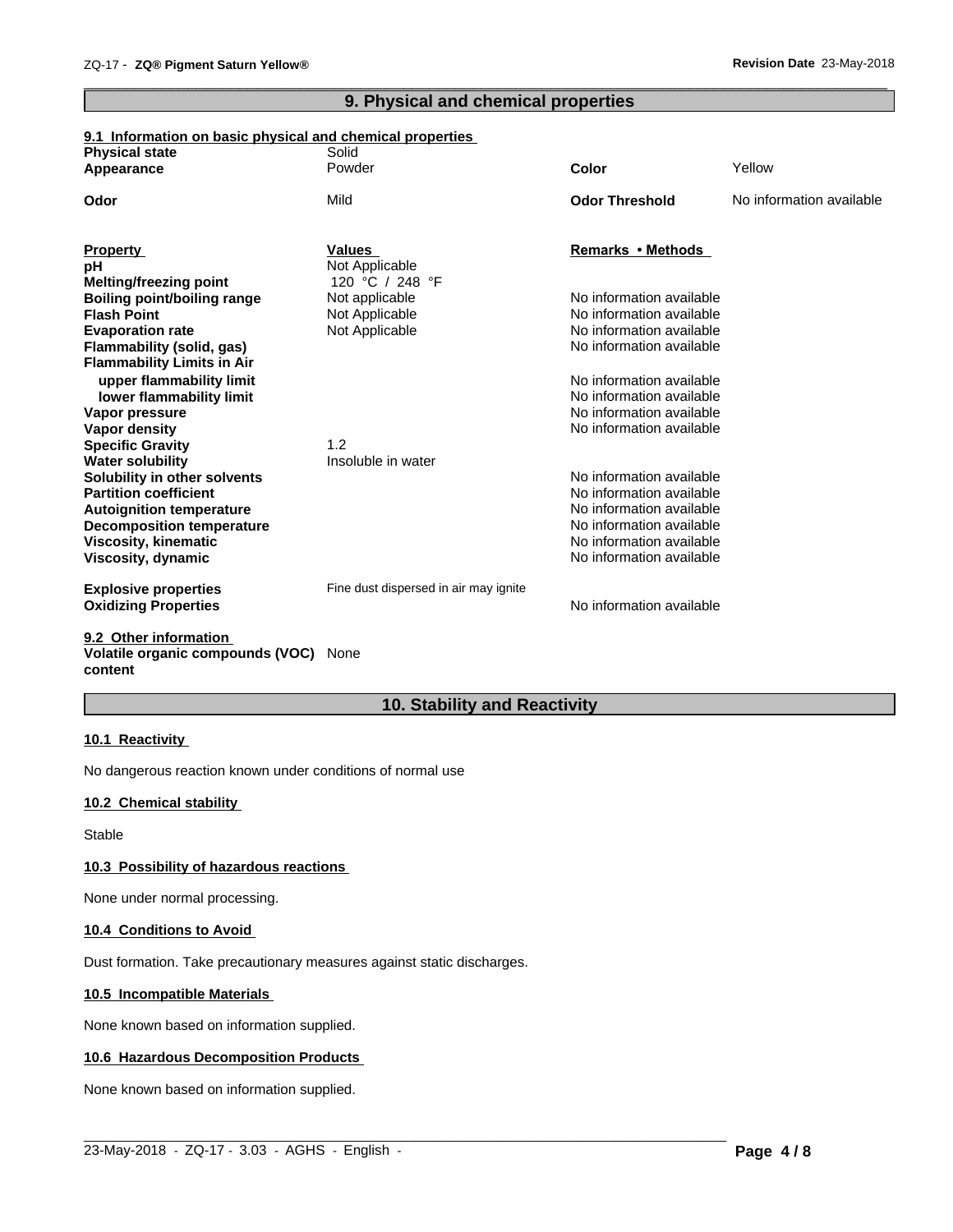# **11. Toxicological information**

 $\overline{\phantom{a}}$  ,  $\overline{\phantom{a}}$  ,  $\overline{\phantom{a}}$  ,  $\overline{\phantom{a}}$  ,  $\overline{\phantom{a}}$  ,  $\overline{\phantom{a}}$  ,  $\overline{\phantom{a}}$  ,  $\overline{\phantom{a}}$  ,  $\overline{\phantom{a}}$  ,  $\overline{\phantom{a}}$  ,  $\overline{\phantom{a}}$  ,  $\overline{\phantom{a}}$  ,  $\overline{\phantom{a}}$  ,  $\overline{\phantom{a}}$  ,  $\overline{\phantom{a}}$  ,  $\overline{\phantom{a}}$ 

# **11.1 Acute toxicity**

#### **Numerical measures of toxicity: Product Information**

| <b>DEO</b>             | D50 D.                       |
|------------------------|------------------------------|
| วraเ.                  | rmal.                        |
| --                     |                              |
| .                      | ____                         |
| <b>E</b> OOO<br>.3I JI | ∩∩∩<br>(rat)<br>ma/kr<br>л л |

 $\_$  ,  $\_$  ,  $\_$  ,  $\_$  ,  $\_$  ,  $\_$  ,  $\_$  ,  $\_$  ,  $\_$  ,  $\_$  ,  $\_$  ,  $\_$  ,  $\_$  ,  $\_$  ,  $\_$  ,  $\_$  ,  $\_$  ,  $\_$  ,  $\_$  ,  $\_$  ,  $\_$  ,  $\_$  ,  $\_$  ,  $\_$  ,  $\_$  ,  $\_$  ,  $\_$  ,  $\_$  ,  $\_$  ,  $\_$  ,  $\_$  ,  $\_$  ,  $\_$  ,  $\_$  ,  $\_$  ,  $\_$  ,  $\_$  ,

**Unknown Acute Toxicity**  $\lt$  1% of the mixture consists of ingredient(s) of unknown toxicity

#### **Numerical measures of toxicity: Component Information**

#### **11.2 Information on toxicologicaleffects**

#### **Skin corrosion/irritation**

Product Information • May cause irritation Component Information • No information available

#### **Serious eye damage/eye irritation**

Product Information • May cause eye irritation Component Information • No information available

## **Respiratory or skin sensitization**

Product Information • No information available Component Information • No information available

#### **Germ cell mutagenicity**

Product Information • No information available Component Information • No information available

# **Carcinogenicity**

Product Information • Contains no ingredient listed as a carcinogen Component Information •

#### **Reproductive toxicity**

Product Information • No information available Component Information • No information available

**STOT - single exposure** No information available

#### **STOT - repeated exposure**

• No known effect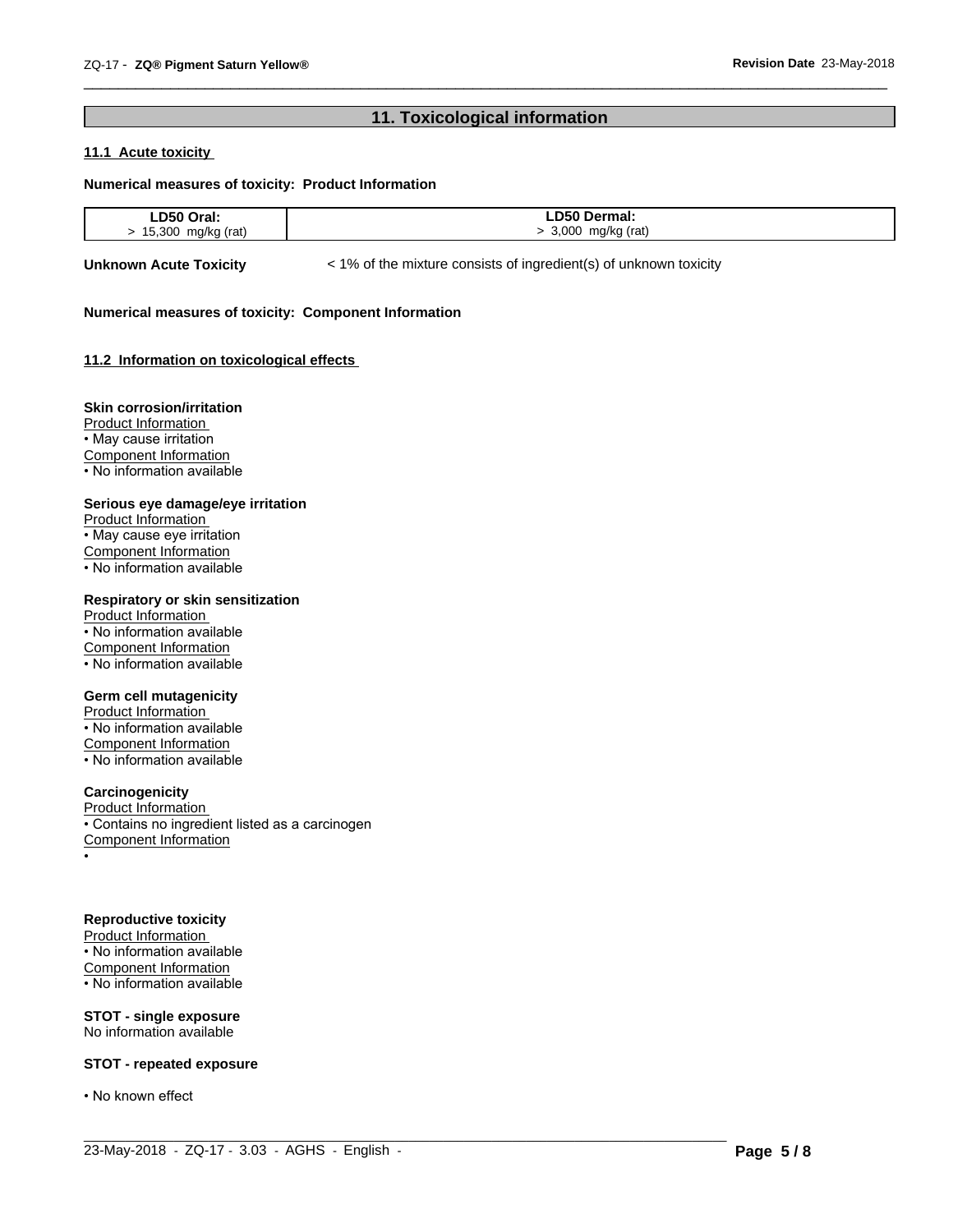### **Other adverse effects**

Product Information • No information available Component Information • No information available

### **Aspiration hazard**

Product Information • No information available Component Information • No information available

# **12. Ecological information**

 $\overline{\phantom{a}}$  ,  $\overline{\phantom{a}}$  ,  $\overline{\phantom{a}}$  ,  $\overline{\phantom{a}}$  ,  $\overline{\phantom{a}}$  ,  $\overline{\phantom{a}}$  ,  $\overline{\phantom{a}}$  ,  $\overline{\phantom{a}}$  ,  $\overline{\phantom{a}}$  ,  $\overline{\phantom{a}}$  ,  $\overline{\phantom{a}}$  ,  $\overline{\phantom{a}}$  ,  $\overline{\phantom{a}}$  ,  $\overline{\phantom{a}}$  ,  $\overline{\phantom{a}}$  ,  $\overline{\phantom{a}}$ 

#### **12.1 Toxicity**

**Ecotoxicity No information available** 

 $<$  1 % of the mixture consists of components(s) of unknown hazards to the aquatic environment

#### **Ecotoxicity effects**

#### **12.2 Persistence and degradability**

No information available.

#### **12.3 Bioaccumulative potential**

Discharge into the environment must be avoided

#### **12.4 Mobility in soil**

No information available.

### **12.5 Other adverse effects**

No information available

# **13. Disposal Considerations**

#### **13.1 Waste treatment methods**

Dispose of in accordance with federal, state, and local regulations.

# **14. Transport Information**

| <u>DOT</u>  | Not regulated |
|-------------|---------------|
| MEX         | Not regulated |
| <b>IMDG</b> | Not regulated |
| <b>ATAI</b> | Not regulated |

# **15. Regulatory information**

**15.1 International Inventories**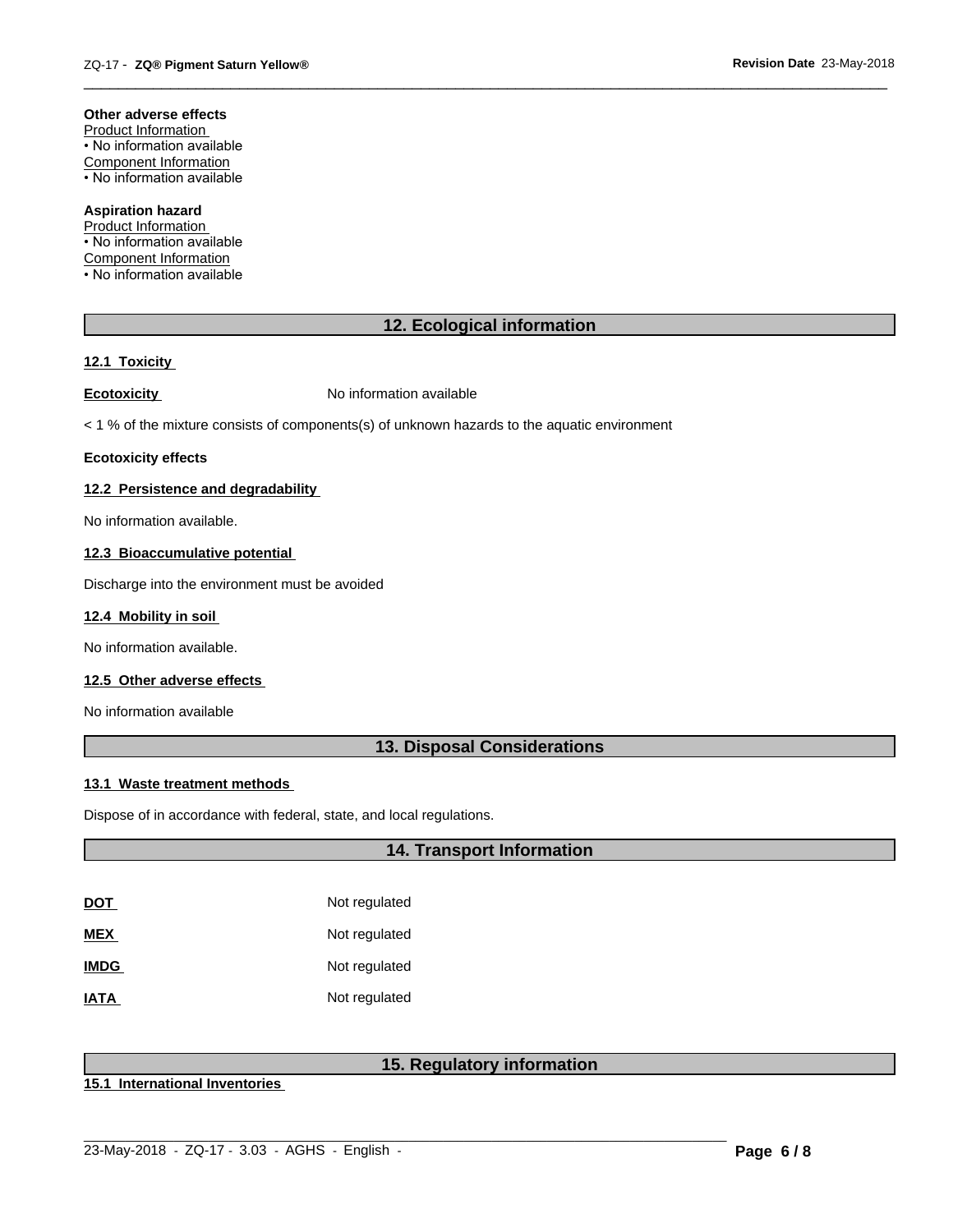| <b>TSCA</b>          | Complies |  |
|----------------------|----------|--|
| <b>DSL</b>           | Complies |  |
| <b>EINECS/ELINCS</b> | Complies |  |
| <b>ENCS</b>          |          |  |
| <b>IECSC</b>         | Complies |  |
| <b>KECL</b>          | ۰        |  |
| <b>PICCS</b>         | -        |  |
| <b>AICS</b>          | Complies |  |
| <b>NZIoC</b>         | -        |  |

 **TSCA** - United States Toxic Substances Control Act Section 8(b) Inventory

 **DSL** - Canadian Domestic Substances List

 **EINECS/ELINCS** - European Inventory of Existing Chemical Substances/European List of Notified Chemical Substances

 **PICCS** - Philippines Inventory of Chemicals and Chemical Substances

 **ENCS** - Japan Existing and New Chemical Substances

 **IECSC** - China Inventory of Existing Chemical Substances

 **KECL** - Korean Existing and Evaluated Chemical Substances

 **PICCS** - Philippines Inventory of Chemicals and Chemical Substances

 **AICS** - Australian Inventory of Chemical Substances

 **NZIoC** - New Zealand Inventory of Chemicals

### **15.2 U.S. Federal Regulations**

#### **SARA 313**

Section 313 of Title III of the Superfund Amendments and Reauthorization Act of 1986 (SARA). This product does not contain any chemicals which are subject to the reporting requirements of the Act and Title 40 of the Code of Federal Regulations, Part 372

#### **15.3 Pesticide Information**

Not applicable

#### **15.4 U.S. State Regulations**

#### **California Proposition 65**

This product does not contain any Proposition 65 chemicals

| <b>16. Other information</b> |                        |                       |                          |                                           |
|------------------------------|------------------------|-----------------------|--------------------------|-------------------------------------------|
| <b>NFPA</b>                  | <b>Health Hazard -</b> | Flammability -        | Instability -            | <b>Physical and chemical</b><br>hazards - |
| <b>HMIS</b>                  | <b>Health Hazard 1</b> | <b>Flammability</b> 1 | <b>Physical Hazard 0</b> | Personal protection X                     |
| the company of the           |                        |                       |                          |                                           |

#### **Legend:**

*ACGIH (American Conference of Governmental Industrial Hygienists) Ceiling* (C) *DOT (Department of Transportation) EPA (Environmental Protection Agency) IARC (International Agency for Research on Cancer) International Air Transport Association (IATA) International Maritime Dangerous Goods (IMDG) NIOSH (National Institute for Occupational Safety and Health) NTP (National Toxicology Program) OSHA (Occupational Safety and Health Administration of the US Department of Labor) PEL (Permissible Exposure Limit) Reportable Quantity (RQ) Skin designation* (S\*) *STEL (Short Term Exposure Limit) TLV® (Threshold Limit Value) TWA (time-weighted average)*

**Prepared By** DayGlo Color Corp. Regulatory Affairs/Product Safety